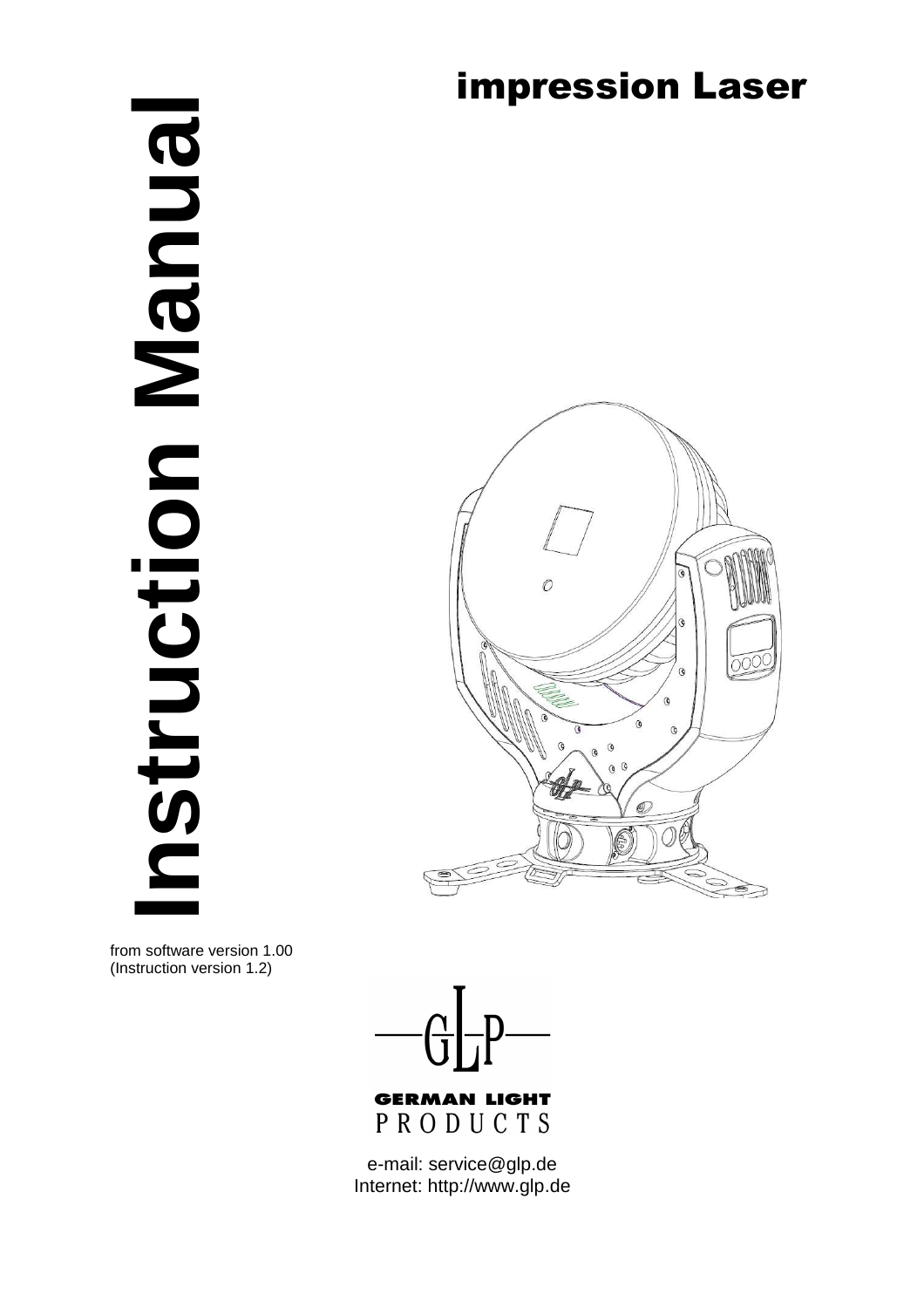|        | <u>impression Laser</u> | impression |
|--------|-------------------------|------------|
| Notes: |                         |            |
|        |                         |            |
|        |                         |            |
|        |                         |            |
|        |                         |            |
|        |                         |            |
|        |                         |            |
|        |                         |            |
|        |                         |            |
|        |                         |            |
|        |                         |            |
|        |                         |            |
|        |                         |            |
|        |                         |            |
|        |                         |            |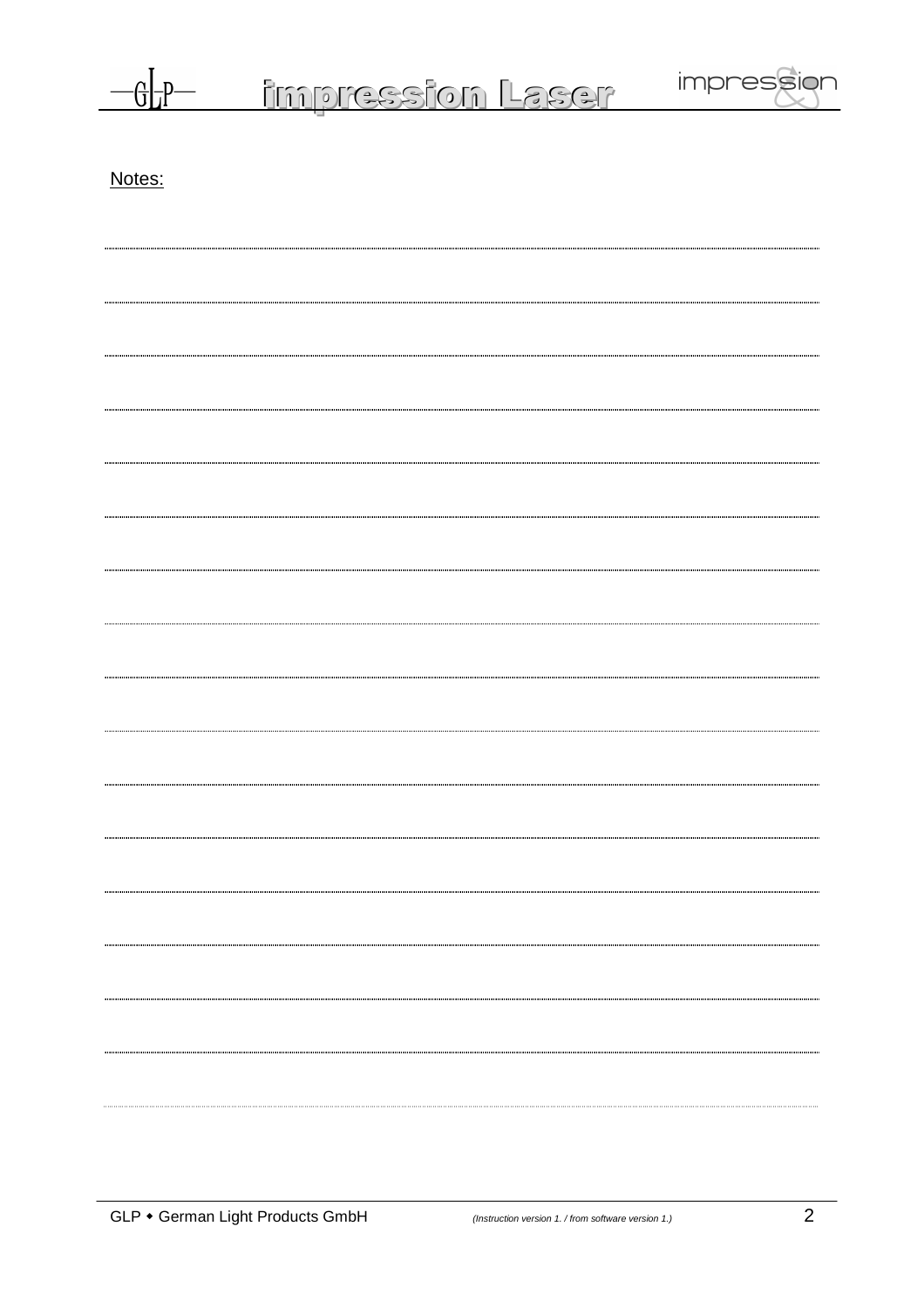

# Table of content

| $\mathbf 1$    |     |       |  |  |
|----------------|-----|-------|--|--|
|                |     |       |  |  |
| $\overline{2}$ |     |       |  |  |
|                | 2.1 |       |  |  |
|                |     | 2.1.1 |  |  |
|                |     |       |  |  |
|                |     |       |  |  |
|                | 2.2 |       |  |  |
|                | 2.3 |       |  |  |
|                |     |       |  |  |
|                |     |       |  |  |
| 3              |     |       |  |  |
| 4              |     |       |  |  |
| 5              |     |       |  |  |
|                | 5.1 |       |  |  |
|                | 5.2 |       |  |  |
| 6              |     |       |  |  |
| 7              |     |       |  |  |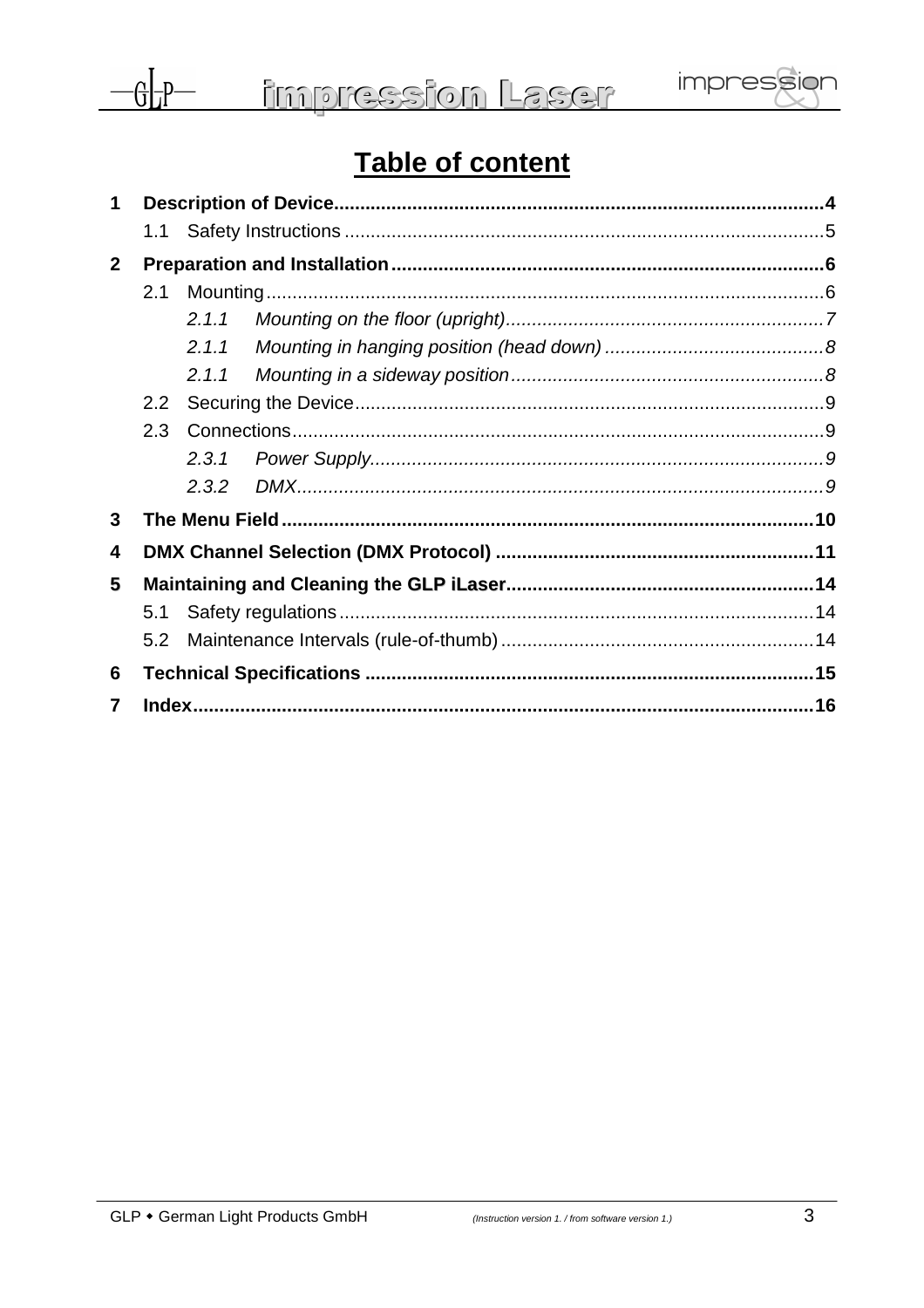# **1 Description of Device**

 $\frac{1}{2}$ 

impression Laser

- 1. Moving head (actively and passively cooled)
- 2. Arm with various cooling vents
- 3. LCD-Display/Menu (data entry)
- 4. Base with various connectors and Camlock mounting system





- 5. Power On/Off
- 6. DMX- Output (3 pole)
- 7. DMX- Input (3 pole)
- 8. Micro-fuse 5x20mm, T2,5A
- 9. Mains supply (Powercon)
- 10. 2x Safety eyes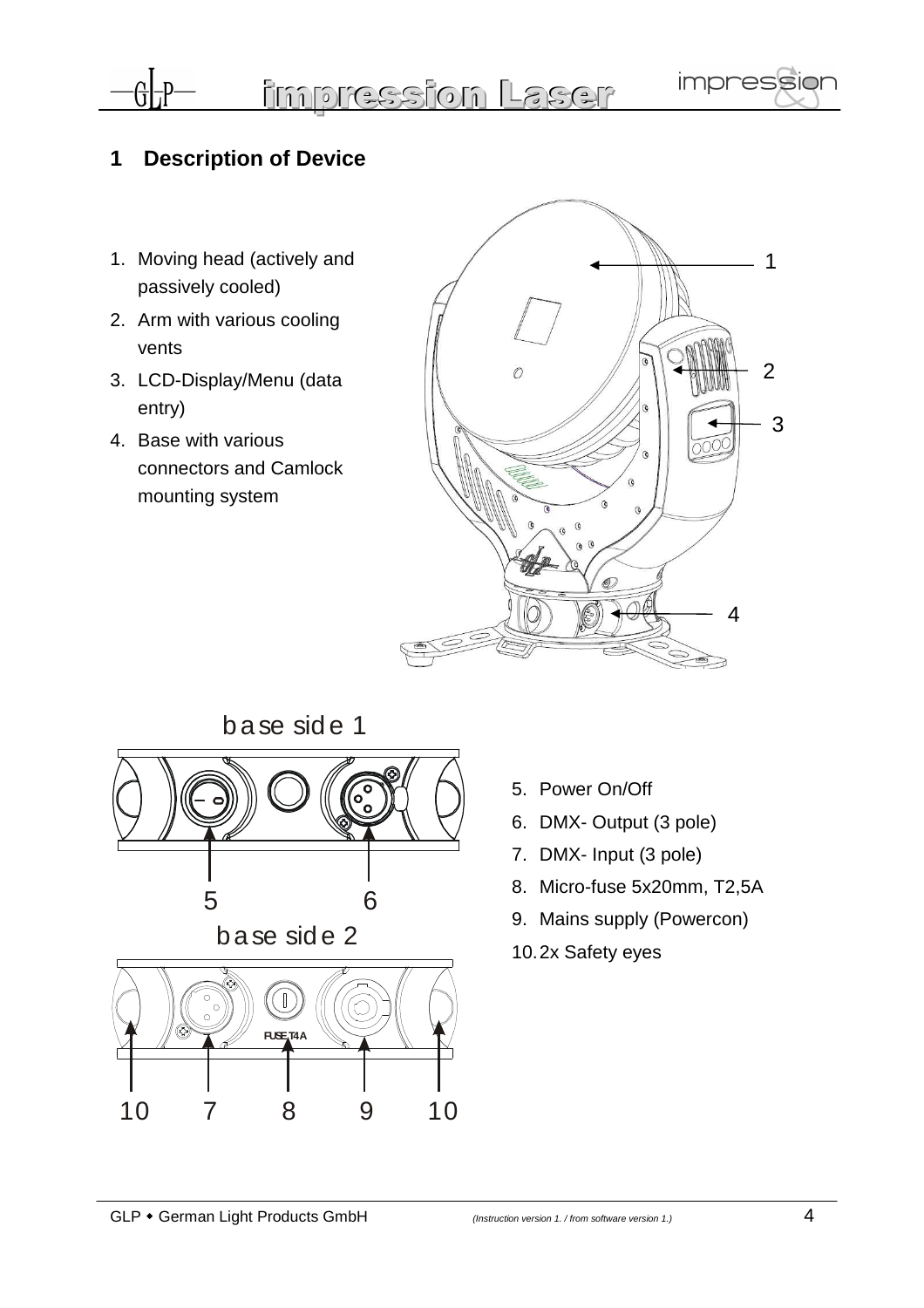

### **1.1 Safety Instructions**



The **GLP iLaser** is an advanced technology product. To guarantee smooth operation, it is necessary to follow the following instructions.

The manufacturer of this device will not take responsibility of damages through any disregard of the information in this user manual. Warranty claims will also be cancelled in the event of the system casing being opened.

- 1. Make sure that before powering up the fixture, the fans and air inlets are clean and not blocked by anything.
- 2. Before powering up the fixture, ensure that the moving head part of the fixture can rotate unhindered through its full range of movement.
- 3. A safety distance of at least 1.5 m to any easily flammable material (e.g. decoration material) must be adhered to.
- 4. **Attention!** Don't touch the device during operation. Parts of the fixture can become hot and can cause injuries and / or damages.
- 5. The system doesn't contain any user serviceable parts. Opening the fixture will void the manufacturers warranty.
- 6. Danger of burning. Wait at least 15 minutes after disconnecting the AC power before changing the optical carrier on the fixture. Pay attention to possible hot parts of the system.
- 7. **Never look directly into the Laser.** Never use optical apertures with a distance less than 1.5 m to observe the beam of light. **Laser Class 4.** Not following these precautions can result in serious injury to your eyes and in particular, your retina.



**Attention:** Laser Class 4 can cause injuries of your eyes even without optical instruments in front of them or within a distance of less than 1.5m and short exposure time.

# **Avoid direct radiation to your eyes!**

- 8. To allow a secure operation, follow also the Installation guide described in chapter 2. Operating the **GLP iLaser** without suitable safety aids like Safety cables or clamps/hooks can increase the risk of an accident.
- 9. Repair-, maintenance- and installation work shall be done by qualified or GLP iLaser certified staff only. You need to pay attention to the common rules of technology that are not explicit mentioned in this manual.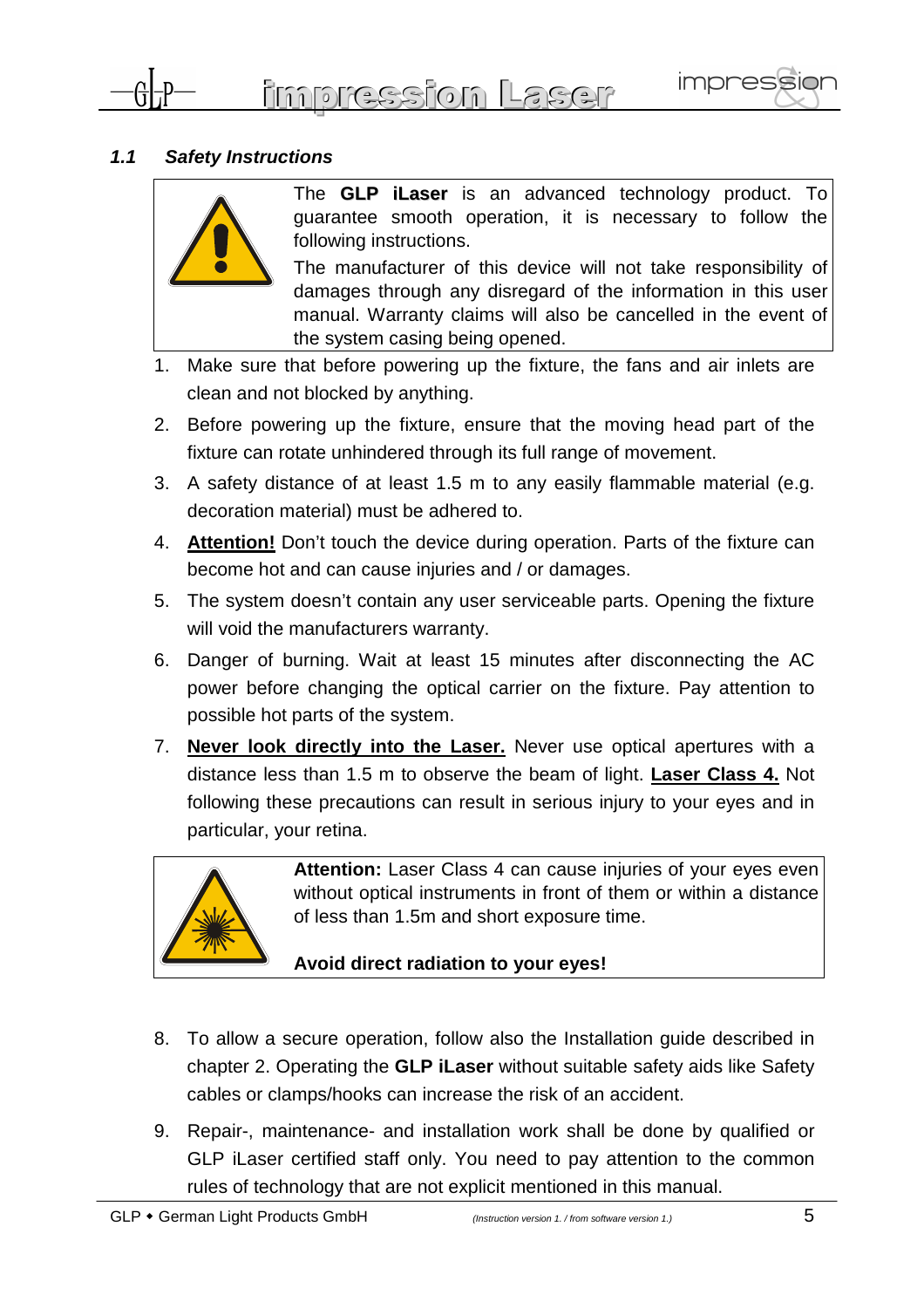

10. Use only original spare parts. Any structural modification on the system will terminate all warranty claims.

# **2 Preparation and Installation**

### **2.1 Mounting**

The **GLP iLaser** is fully operational whether it hangs or is mounted to a wall. It can also be operated while standing on the floor. Keep a safety distance of 0.5 m from any easily inflammable materials (decoration etc.).





**Pay attention to the regulations of: BGV C1 (former VBG 70), DIN VDE 0711-217 and EN 60825.** 

**The installation shall be done by qualified personal only.** 

For the various mounting positions of the **GLP iLaser** (standing on the floor, sideways or hanging) different accessories kits are available. Using any required kits, along with the standard mounting connectors on the base of the fixture, will ensure a safe and firm installation.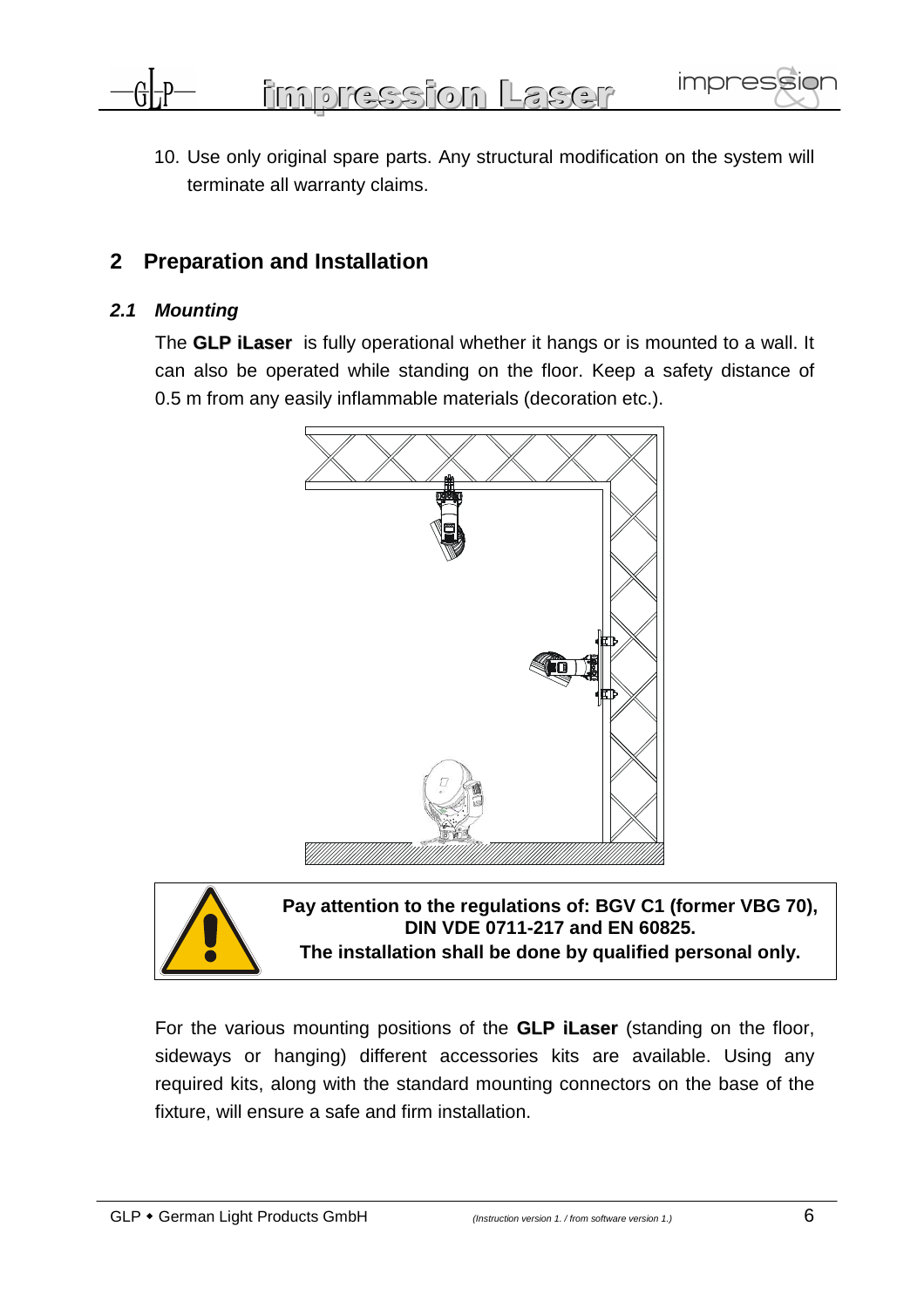



front side of the fixture

2.1.1 Mounting on the floor (upright)

To operate the **GLP iLaser** in an upright position, please use the dedicated floor-stand which ships with all original fixtures. The floor stand is mounted to the base of the fixture using the two Camlock quarter turn fasteners. Line up and engage the camlock connectors from the floor stand into the base of the fixture and turn the two fasteners 90° to lock them. Do the opposite to release them again. On both sides you'll find eyelets to pull though a fixing strap. This allows additional bracing of the floor-stand during the upright operation.

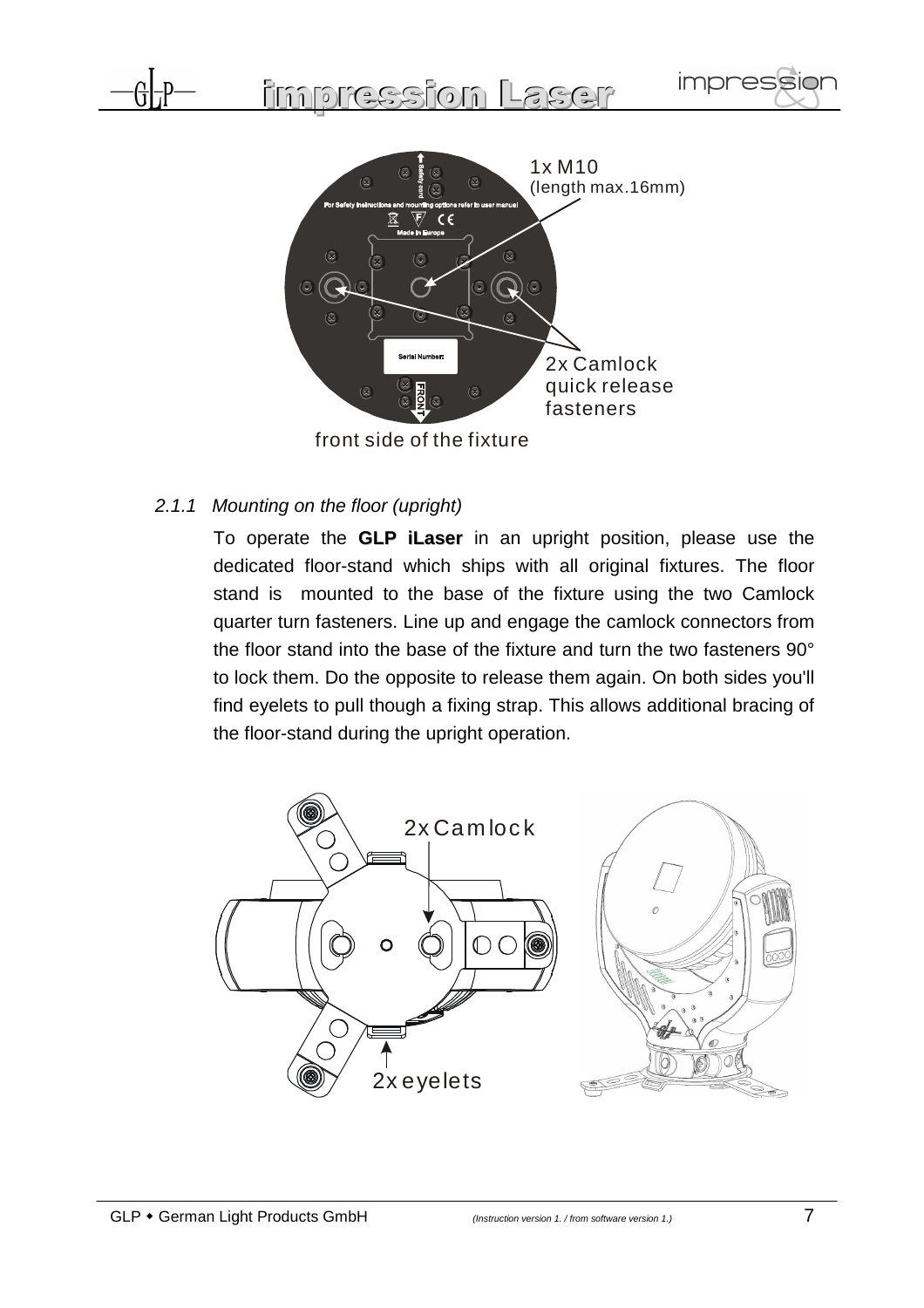

### 2.1.1 Mounting in hanging position (head down)

To operate the **GLP iLaser** in a hanging position, a half-coupler or similar clamp can be mounted directly to the bottom of the base using the M10x16 mm threaded socket.



#### 2.1.1 Mounting in a sideway position

To operate the **GLP iLaser** in a sideways position, please use an additional mounting bar, available from GLP or one of their agents.. This mounting bar is fixed via the two camlock quick-release connectors. Two half-couplers or clamps are then used to hang the mounting bar. This technique is necessary to cope with the additional torque in this mounting position. Never use the "Mounting in hanging position" technique described above to secure the fixture in a sideway position, as the fixtures base can become damaged, and a secure installation cannot be assured.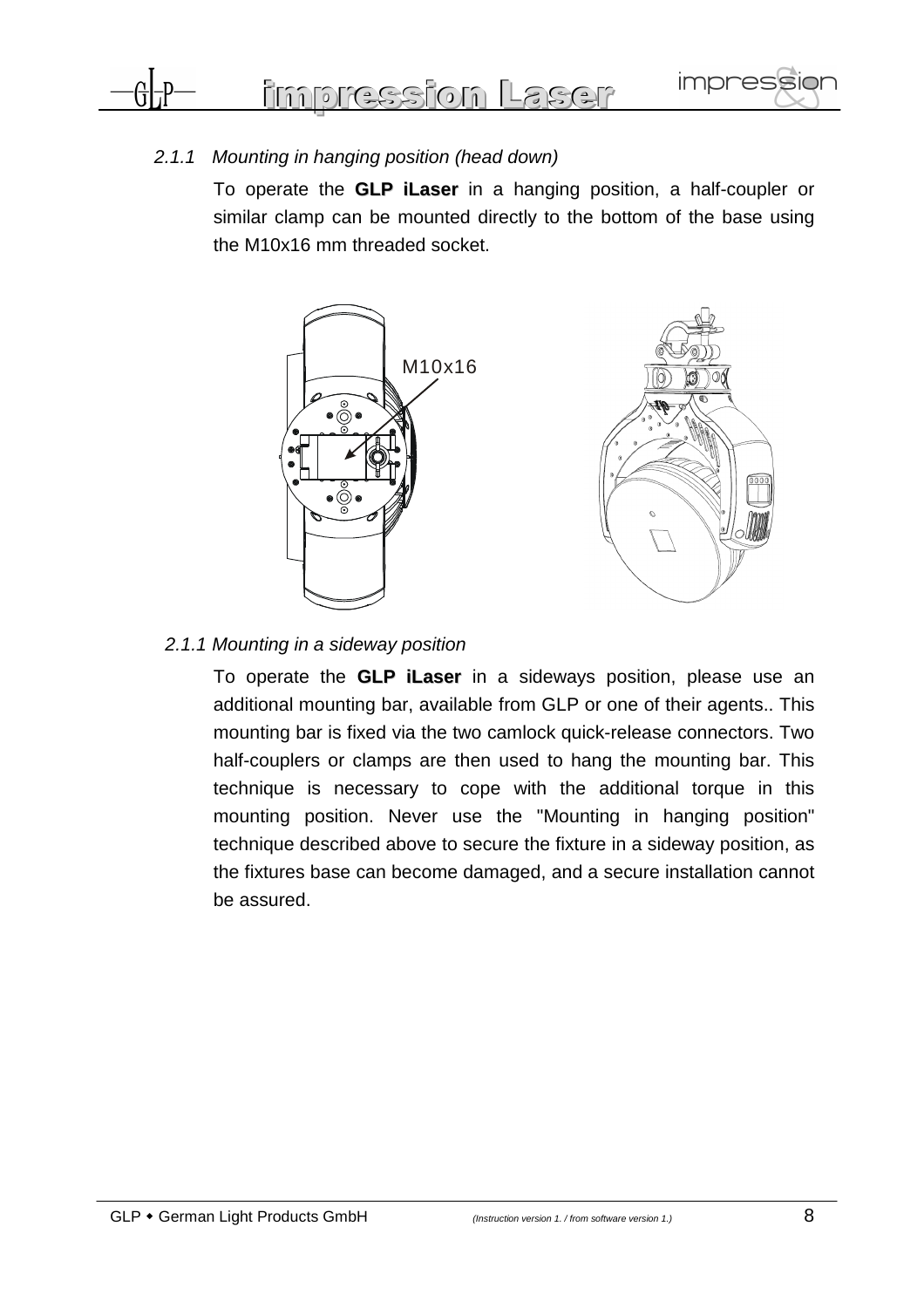

# **2.2 Securing the Device**

Regardless of the mounting method of the **GLP iLaser** you'll have to use a secondary safety wire. This safety wire can be attached to the fixture by threading it through one of the two holes provided on the base of the fixture. Ensure that the safety wire is securely fastened through the fixture and the fixtures mounting support. Install a safety wire that can hold at least 10 times the weight of the fixture.

# **2.3 Connections**

### 2.3.1 Power Supply

~90-240 Volt AC, 50-60 Hz, earth contact type plug - Powercon Connected load 170VA (W)  $\leq$  > 2,5 AT (micro-fuse 5x20mm) Please see printing on the case for the right electronic supply!

**Disconnect from the mains supply for changing the fuse and use only the above described micro-fuse type.** 

2.3.2 DMX

USITT DMX-512 Standard input/output in 3 pole connectors. 3 pole: Pin  $1 = [Ground] / Pin 2 = [-] / Pin 3 = [+]$ 

The DMX- Addressing starts at the DMX- Address [001].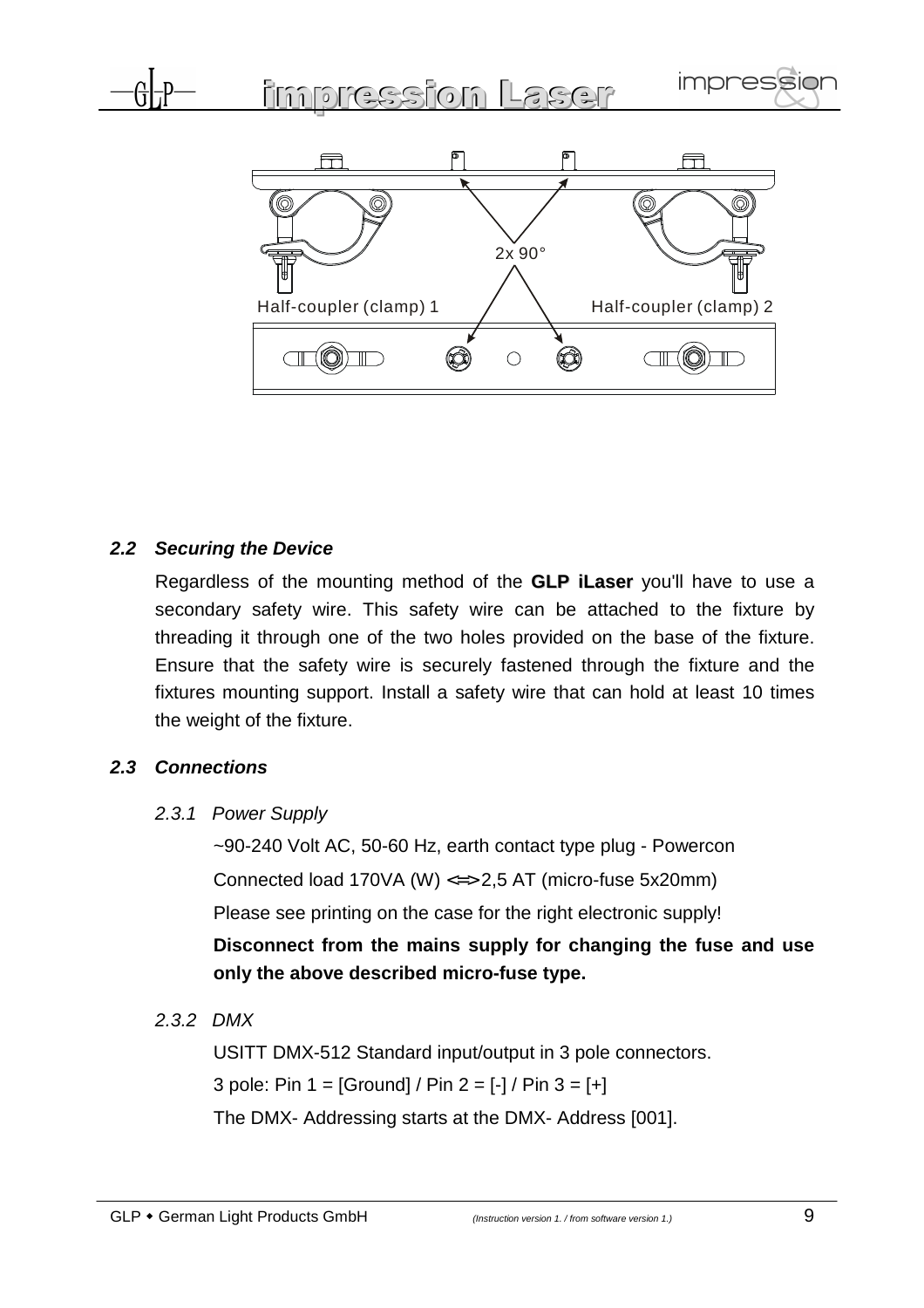



Enter Up

 $\overline{C}$ 

 $\circ$ 

 $\bigcirc$ 

# **3 The Menu Field**

 $\bm \downarrow$ 

 **DOWN - UP** 

ሳ

You'll find the control board on the side of the arm. It allows you to make all necessary adjustments of the **GLP iLaser.** With the **Mode**key you get into the main menu. Afterwards you can navigate through the menu with the **Up/Down-**keys. Push the **Enter-**key to get to the next menu level or to confirm your settings. Select **ON/ OFF** function settings with the **Up/Down-**keys. Confirm and save with the **Enter**key (the display shows **OK**). Push the **Mode-**key to cancel the entry and go back to the main menu.  $\overline{\phantom{a}}$  and go back to the main menu.

| Level1                                 | Level <sub>2</sub>                    | Level 3                       | Level 4                              | <b>Remark</b>                                                                                               |
|----------------------------------------|---------------------------------------|-------------------------------|--------------------------------------|-------------------------------------------------------------------------------------------------------------|
| <b>DMX Start</b><br><b>Address 001</b> |                                       |                               |                                      | Define the DMX start address                                                                                |
| <b>Special</b>                         | <b>Manual DMX</b>                     |                               |                                      | Manual control of all system functions                                                                      |
|                                        |                                       | Pan                           |                                      | Manual control for Pan (X-movement)                                                                         |
|                                        |                                       | Tilt                          |                                      | Manual control for Tilt (Y-movement)                                                                        |
|                                        | <b>Display</b><br><b>Contrast</b>     |                               |                                      | Adjustment for the Display contrast                                                                         |
|                                        | <b>Default Set</b>                    |                               |                                      | Resetting all functions to original values                                                                  |
|                                        | <b>Impression</b><br><b>Version</b>   |                               |                                      | Reads out the current CPU software version                                                                  |
|                                        | <b>Adjust</b>                         | Key code<br><b>XXXX</b>       |                                      | Use the code for entering the calibration menu (for<br>authorized persons only)                             |
|                                        |                                       | <b>Pan Offset</b>             |                                      | <b>Calibration for Pan-Offset</b>                                                                           |
|                                        |                                       | <b>Tilt Offset</b>            |                                      | <b>Calibration for Tilt-Offset</b>                                                                          |
|                                        |                                       | <b>Clear</b><br><b>EEPROM</b> |                                      | Erase EEPROM memory                                                                                         |
|                                        |                                       | <b>Diagnose</b>               |                                      | Diagnose functions                                                                                          |
|                                        |                                       |                               | <b>Pos Feed</b><br>Pan Delta         | Internal data and function diagnose                                                                         |
|                                        |                                       |                               | Anz Ti0-<br>Int-Err                  | Internal data and function diagnose                                                                         |
|                                        |                                       |                               | <b>PFC</b><br>Voltage                | Show the present PFC voltage                                                                                |
|                                        |                                       |                               | <b>Pos Feed</b><br><b>Tilt Delta</b> | Internal data and function diagnose                                                                         |
|                                        | <b>Temperature</b><br>Arm             |                               |                                      | Indicates the arm temperature                                                                               |
|                                        | <b>Temperature</b><br>Head            |                               |                                      | Indicates the head temperature                                                                              |
|                                        | <b>PAN/TILT</b><br><b>Motor Power</b> |                               |                                      | Switches power for Pan/Tilt ON or OFF<br>(disconnected from power)                                          |
|                                        | <b>PAN/TILT</b><br><b>Silent Mode</b> |                               |                                      | Reduces maximum speed for Pan/Tilt                                                                          |
|                                        | <b>DMX Hold</b>                       |                               |                                      | Defines whether the last DMX signal is stored or the<br>lamp is switched OFF in case of signal interruption |
|                                        | <b>Position</b><br>Feedback           |                               |                                      | Automatically position feedback (correction) for<br>Pan/Tilt movement                                       |

← MODE - ENTER →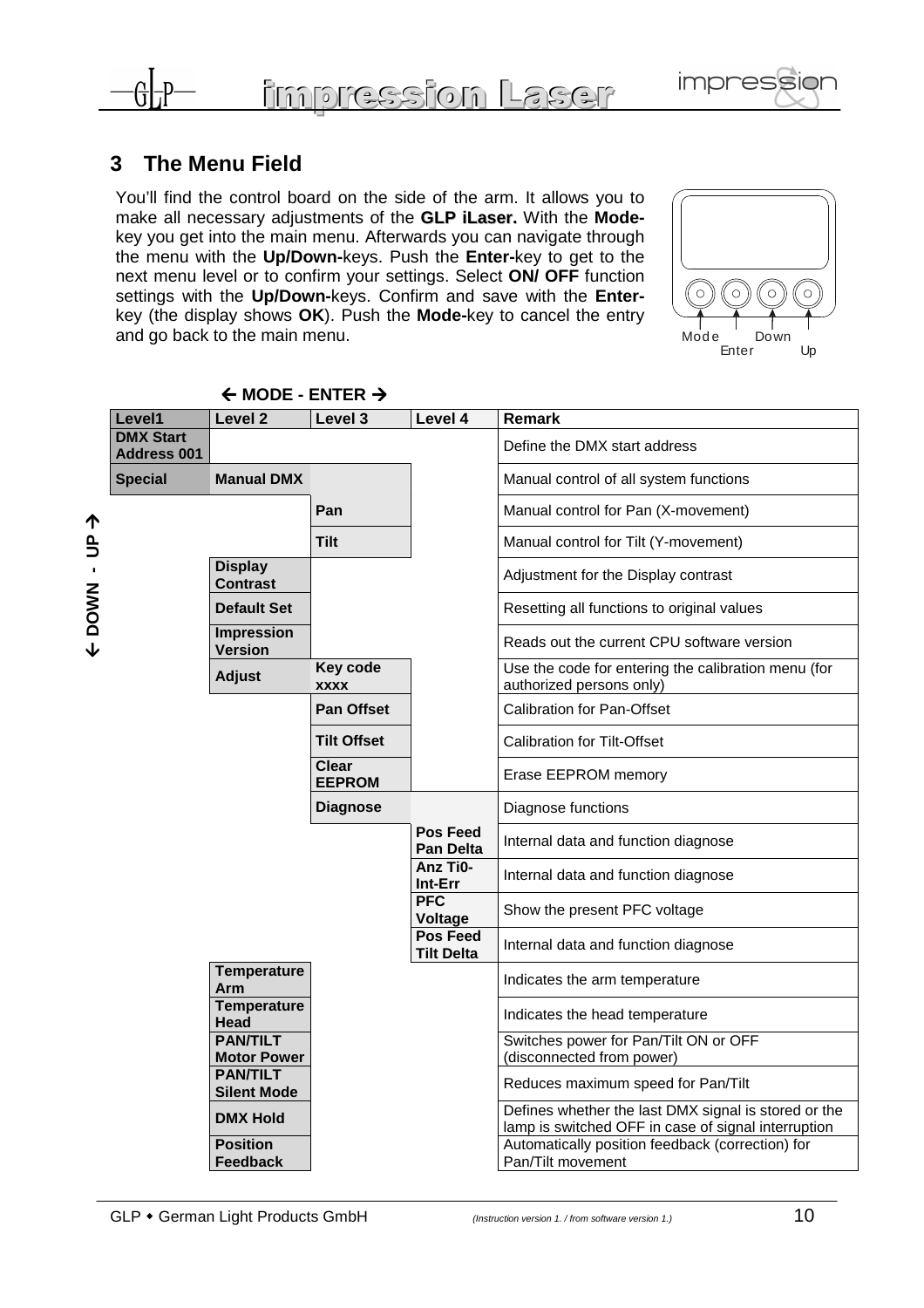

# **4 DMX Channel Selection (DMX Protocol)**

#### **Normal-Mode 20 DMX channels**

We do not show Hexadecimal or Percentage values in here because the steps between each function are too small to be set properly.

| <b>Channel</b> | <b>Function</b>                               | <b>Should Default</b> | <b>DMX</b> |
|----------------|-----------------------------------------------|-----------------------|------------|
| 1) Pan Coarse  |                                               | 128                   | 0.255      |
|                | $0.060^\circ$                                 |                       | 0.255      |
| 2) Pan Fine    | High- Pos  High- Pos + 2,6° (16 Bit)          |                       | 0.255      |
| 3) Tilt Coarse |                                               | 128                   | 0.255      |
|                | $0.0300$ °                                    |                       | 0.255      |
| 4) Tilt Fine   | High- Pos  High- Pos + $1,2^{\circ}$ (16 Bit) |                       |            |
| 5) Access      |                                               | 255                   |            |
|                | <b>Blackout</b>                               |                       | 031        |
|                | <b>Basic Range</b>                            |                       | 35.95      |
|                | <b>Standard Range</b>                         |                       | 97159      |
|                | <b>Extended Range</b>                         |                       | 161223     |
|                | Full Range                                    |                       | 225255     |
| 6) Folder      |                                               | $\mathbf 0$           |            |
|                | Page 1                                        |                       | 0.15       |
|                | Page 2                                        |                       | 1731       |
|                | Page 3                                        |                       | 33.47      |
|                | Page 4                                        |                       | 49.63      |
|                | Page 5                                        |                       | 65.79      |
|                | Page 6                                        |                       | 8195       |
|                | Page 7                                        |                       | 97111      |
|                | Page 8                                        |                       | 113.127    |
|                | Page 9                                        |                       | 129255     |
| $(7)$ File     |                                               | $\overline{0}$        |            |
|                | <b>Blackout</b>                               |                       | 0.32       |
|                | Cue 1                                         |                       | 33.35      |
|                | Cue 2                                         |                       | 37.39      |
|                | Cue <sub>3</sub>                              |                       | 41.43      |
|                | Cue 4                                         |                       | 45.47      |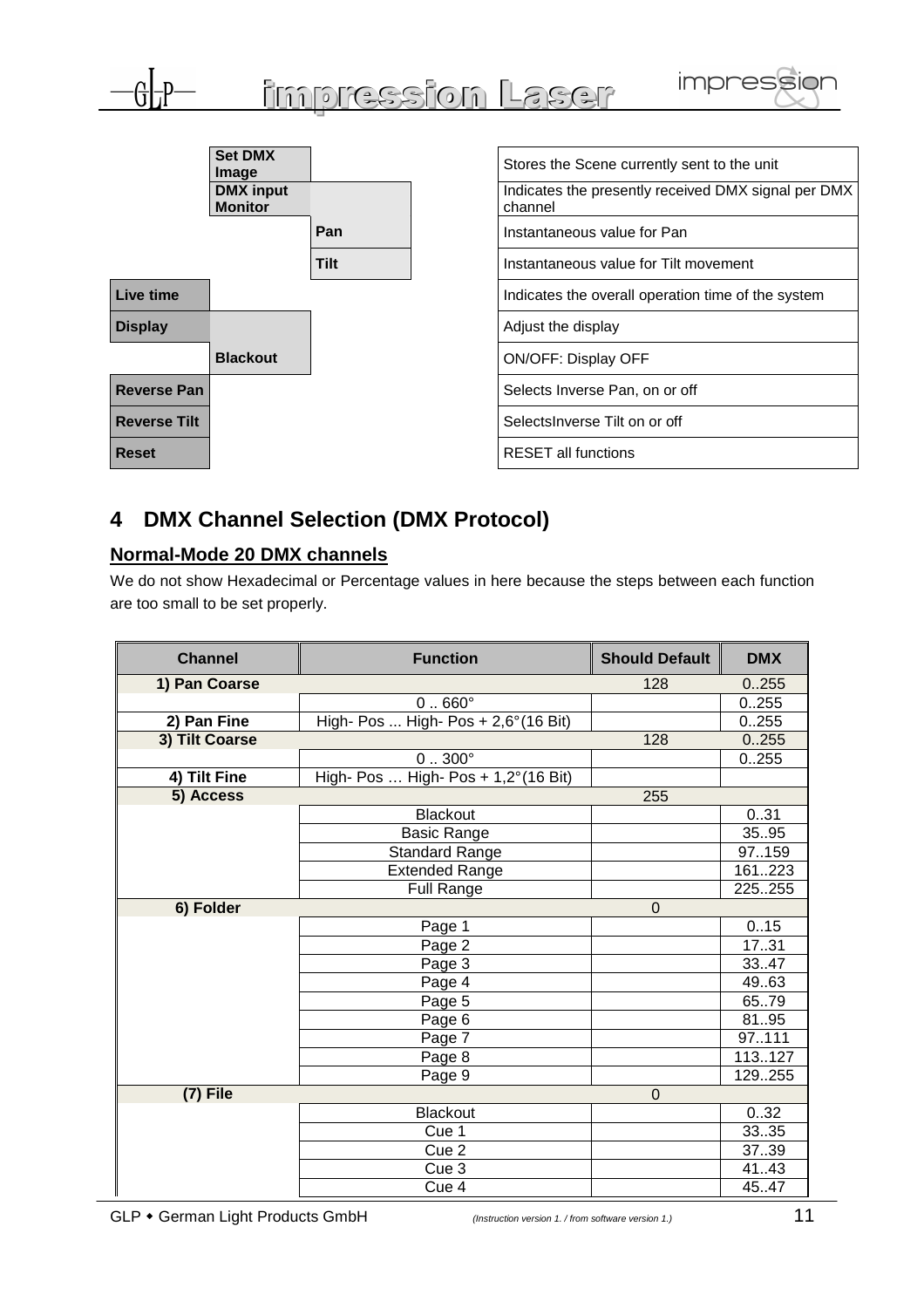

impression Laser



| <b>Channel</b>         | <b>Function</b>               | <b>Should Default</b> | <b>DMX</b> |
|------------------------|-------------------------------|-----------------------|------------|
|                        | Cue 5                         |                       | 49.51      |
|                        | Cue <sub>6</sub>              |                       | 5355       |
|                        | Cue 7                         |                       | 57.59      |
|                        | Cue <sub>8</sub>              |                       | 61.63      |
|                        | Cue 9                         |                       | 6567       |
|                        | Cue 10                        |                       | 69.71      |
|                        | Cue 11                        |                       | 73.75      |
|                        | Cue 12                        |                       | 77.79      |
|                        | Cue 13                        |                       | 8183       |
|                        | Cue 14                        |                       | 8587       |
|                        | Cue 15                        |                       | 89.91      |
|                        | Cue 16                        |                       | 9395       |
|                        | Cue 17                        |                       | 9799       |
|                        | Cue 18                        |                       | 101103     |
|                        | Cue 19                        |                       | 105107     |
|                        | Cue 20                        |                       | 109111     |
|                        | Cue 21                        |                       | 113.115    |
|                        | Cue 22                        |                       | 117.119    |
|                        | Cue 23                        |                       | 121123     |
|                        | Cue 24                        |                       | 125127     |
|                        | Cue 25                        |                       | 129131     |
|                        | Cue 26                        |                       | 133.135    |
|                        | Cue 27                        |                       | 137.139    |
|                        | Cue 28                        |                       | 141.143    |
|                        | Cue 29                        |                       | 145.147    |
|                        | Cue 30                        |                       | 149.151    |
|                        | Cue 31                        |                       | 153.155    |
|                        | <b>Cue 32</b>                 |                       | 157.159    |
|                        | Cue 33                        |                       | 161163     |
|                        | Cue 34                        |                       | 165167     |
|                        | <b>Cue 35</b>                 |                       | 169.171    |
|                        | Cue 36                        |                       | 173.175    |
|                        | Cue 37                        |                       | 177179     |
|                        | Cue 38                        |                       | 181183     |
|                        | Cue 39                        |                       | 185187     |
|                        | Cue 40                        |                       | 189191     |
|                        | Cue 41                        |                       | 193195     |
|                        | Cue 42                        |                       | 197199     |
|                        | Cue 43                        |                       | 201203     |
|                        | Cue 44                        |                       | 205207     |
|                        | Cue 45                        |                       | 209211     |
|                        | Cue 46                        |                       | 213215     |
|                        | Cue 47                        |                       | 217219     |
|                        | Cue 48                        |                       | 221255     |
| (8) Playback Speed     |                               | 128                   |            |
|                        | Normal Playspeed              |                       | 0.15       |
|                        | Pause                         |                       | 1731       |
|                        | 25 % Playback Speed to 99 %   |                       | 33127      |
|                        | 100 % Playback Speed          |                       | 128        |
|                        | 101 % Playback Speed to 200 % |                       | 129255     |
| (9) Intensity          |                               | $\mathbf 0$           |            |
|                        | 0 % to 100 %                  |                       | 0.255      |
| (10) Z Position (Zoom) |                               | 128                   |            |
|                        | 0 % to 100 %                  |                       | 0.255      |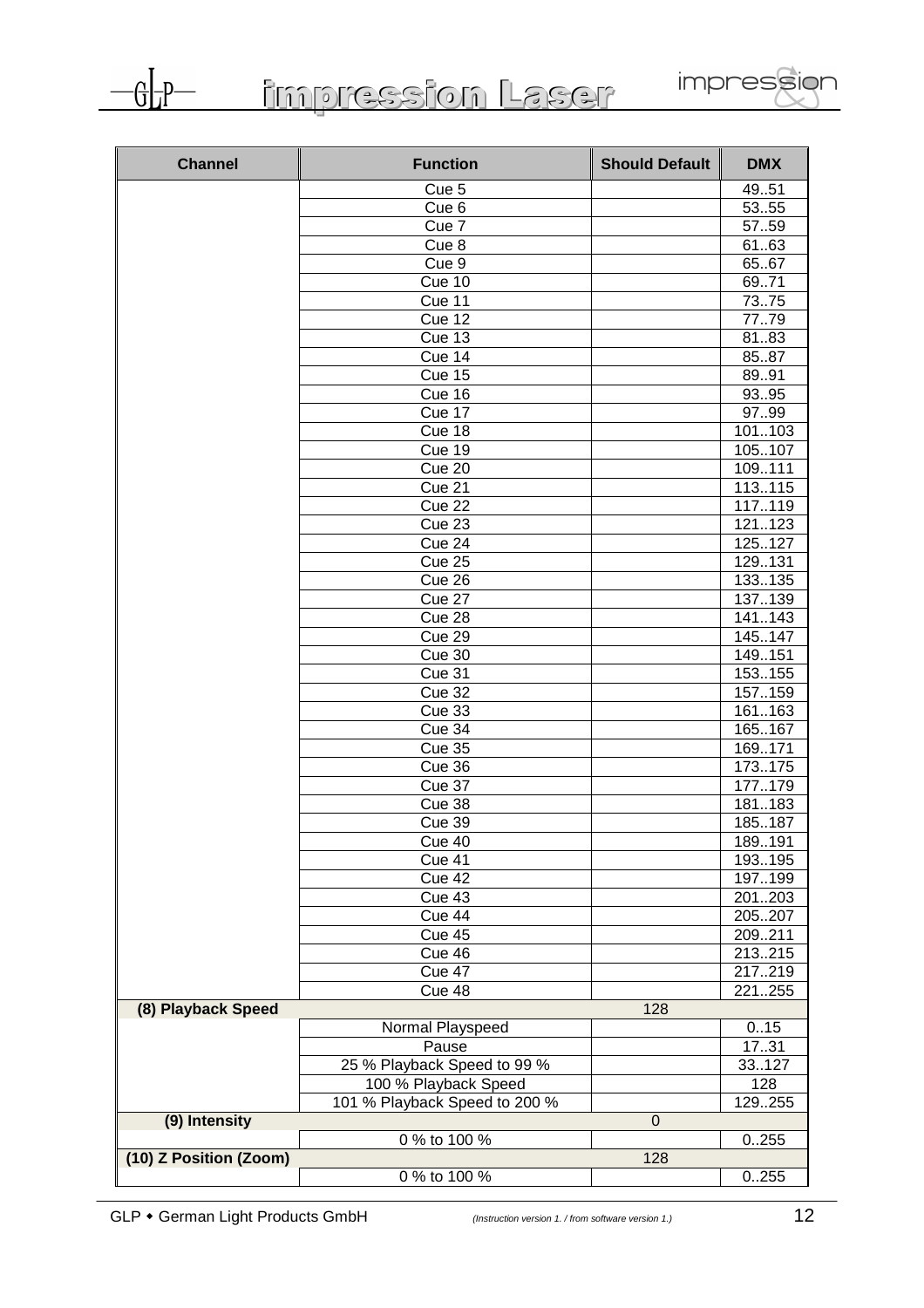

| <b>Channel</b>      | <b>Function</b> | <b>Should Default</b> | <b>DMX</b>       |
|---------------------|-----------------|-----------------------|------------------|
| $(11)$ X Size       |                 | $\mathbf 0$           |                  |
|                     | 0 % to 100 %    |                       | 0.255            |
| (12) Y Size         |                 | $\overline{0}$        |                  |
|                     | 0 % to 100 %    |                       | 0.255            |
| (13) Rotation       |                 | 128                   |                  |
|                     | 0 ° to 360°     |                       | 0.255            |
| (14) X Position     |                 | 128                   |                  |
|                     | Left to Right   |                       | 0.255            |
| (15) Y Position     |                 | 128                   |                  |
|                     | Down to Up      |                       | 0.255            |
| (16) Visible Points |                 | 255                   |                  |
|                     | None to All     |                       | 0.255            |
| (17) Scan Rate      |                 | 255                   |                  |
|                     | Default (30k)   |                       | 031              |
|                     | 6k to 30k       |                       | 33255            |
| (18) Release        |                 | $\mathbf 0$           |                  |
|                     | Default         |                       | 031              |
|                     | Hold            |                       | 3395             |
|                     | Loop            |                       | 97159            |
|                     | <b>Next</b>     |                       | 161223           |
|                     | Stop            |                       | 225255           |
| $(19)$ Color        |                 | $\mathbf 0$           |                  |
|                     | No Colorization |                       | 031              |
|                     | Red             |                       | 33               |
|                     | Orange          |                       | 44               |
|                     | Yellow          |                       | 55               |
|                     | Lime            |                       | $\overline{77}$  |
|                     | Green           |                       | 88               |
|                     | Cyan            |                       | 111              |
|                     | <b>Blue</b>     |                       | 165              |
|                     | Purple          |                       | 170              |
|                     | Pink            |                       | 191              |
|                     | Red             |                       | $\overline{221}$ |
|                     | White           |                       | 230              |
| (20) Reserved       | Reserved        |                       |                  |

The access channel does de- or increase the overall channel-count of the fixture:

| <b>Basic</b> | Channel 1 to Channel 8  |
|--------------|-------------------------|
| Standard     | Channel 1 to Channel 12 |
| Extended     | Channel 1 to Channel 16 |
| Full         | Channel 1 to Channel 20 |

## **Locking and unlocking the Control Panel**

Please lock and unlock the control panel by pressing the menu keys **MODE & ENTER & UP** at the same time.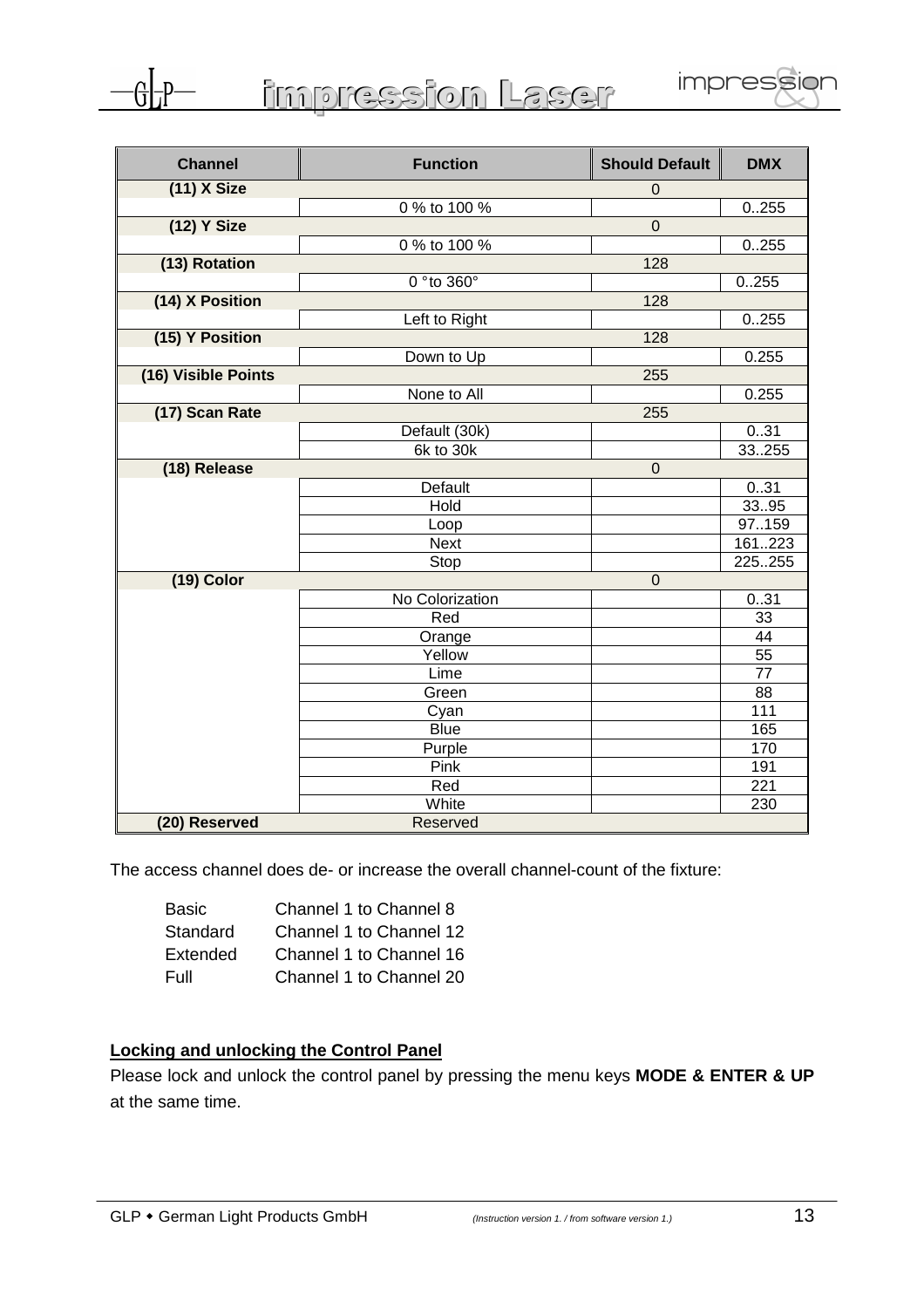

# **5 Maintaining and Cleaning the GLP iLaser**

The **GLP iLaser** is a system of very low maintenance. It is only necessary to clean the air in- and outlets as well as the exit window from time to time. For a safe operation it is absolutely essential that the fixture is kept clean and that dust, dirt and smoke-fluid residues must not built up on or within the fixture. Otherwise the fixture's light-output will be significantly reduced or damages can occur. Regular cleaning will not only ensure the maximum light-output, but will also allow the fixture to operate reliably throughout its life.

# **A soft lint-free cloth moistened with any good glass cleaning fluid is recommended, under no circumstances should alcohol or solvents be used!**

### **5.1 Safety regulations**

- **Pull out the main plug!**
- Wait min. 15 minutes after the last operation to cool down the fixture.

#### **5.2 Maintenance Intervals (rule-of-thumb)**

The maintenance schedule of any given fixture depends on the installation environment. Hence no specific guidelines can be given. The cleaning intervals given below are suggestions, based on practical experience. We suggest that you start with these and develop your own maintenance schedule as you see the fixtures performance in your specific environment.

| <b>Maintenance Task</b> | Interval | <b>How</b>                     |
|-------------------------|----------|--------------------------------|
| Exit window             | weekly   | soft brush /lint-free cloth    |
| Fan and air channel     | monthly  | vacuum cleaner, airbrush, etc. |

#### **Attention:**

- **Never let optical parts come into contact with oil or fat.**
- **Before running the fixture wait until all parts are dried up.**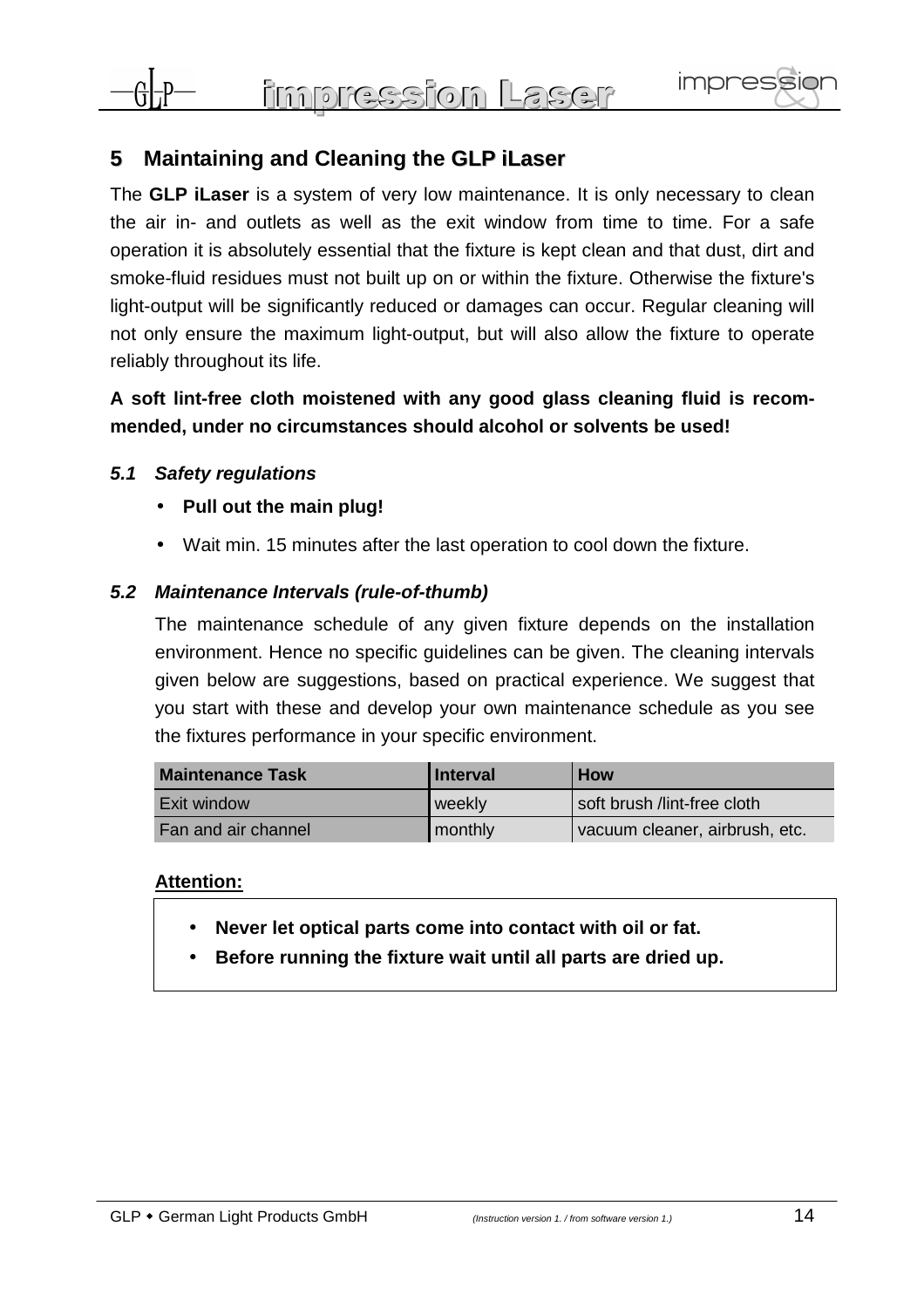



# **6 Technical Specifications**

| <b>Power supply</b>                                                                       |                                                |  |  |
|-------------------------------------------------------------------------------------------|------------------------------------------------|--|--|
| <b>Power consumption</b>                                                                  | 170 VA (Watt)                                  |  |  |
| <b>Power Input</b>                                                                        | $~100-240$ V AC, 50-60 Hz (auto sensing input) |  |  |
| <b>Fuse protection</b>                                                                    | Micro-fuse 5x20 mm, T 2,5A                     |  |  |
| <b>Operational Parameters</b>                                                             |                                                |  |  |
| <b>Max. Ambient</b>                                                                       | 45°C / 113°F (integrated overheating switch)   |  |  |
| <b>Temperature</b>                                                                        |                                                |  |  |
| <b>Mounting Position</b>                                                                  | Any (see chapter mounting)                     |  |  |
| <b>Laser - Additive Color mixing</b>                                                      |                                                |  |  |
| Laser                                                                                     | <b>Diode</b>                                   |  |  |
| <b>Lifetime</b>                                                                           | 10.000 h                                       |  |  |
| Projector                                                                                 |                                                |  |  |
| $40^{\circ}$<br>Horizontal beam angle                                                     |                                                |  |  |
| Vertical beam angle<br>$40^{\circ}$                                                       |                                                |  |  |
| SASRT (step response time) 0.3msec                                                        |                                                |  |  |
| <b>Controller</b>                                                                         |                                                |  |  |
| DMX, ILDA, PC software, Stand alone autostart mode                                        |                                                |  |  |
| $-16$ -bit<br>Resolution x and y                                                          |                                                |  |  |
| Resolution RGB intensity - 8-bit                                                          |                                                |  |  |
| <b>DMX Control</b>                                                                        |                                                |  |  |
| Standard USITT DMX-512, 3 pole $XLR$ ; $[+] = Pin 3$ $[-] = Pin 2$<br>$[Ground] = Pin 1.$ |                                                |  |  |
| Die DMX- Addressing starts at the DMX channel [001].                                      |                                                |  |  |
| Pan / Tilt (8/16 Bit)                                                                     |                                                |  |  |
| <b>Pan-</b> movement                                                                      | 660° in min. 3,2 seconds (Position Feedback)   |  |  |
| <b>Tilt- movement</b>                                                                     | 300° in min. 1,5 seconds (Position Feedback)   |  |  |
| <b>Weights and Measures</b>                                                               |                                                |  |  |
| <b>Width of the base</b>                                                                  | 340 mm / 13.4 inches                           |  |  |
| Length of the base                                                                        | 145 mm / 5.7 inches                            |  |  |
| height (head vertical)                                                                    | 370 mm / 14.6 inches                           |  |  |
| Weight (net)                                                                              | 7,5 kg / 17 lbs.                               |  |  |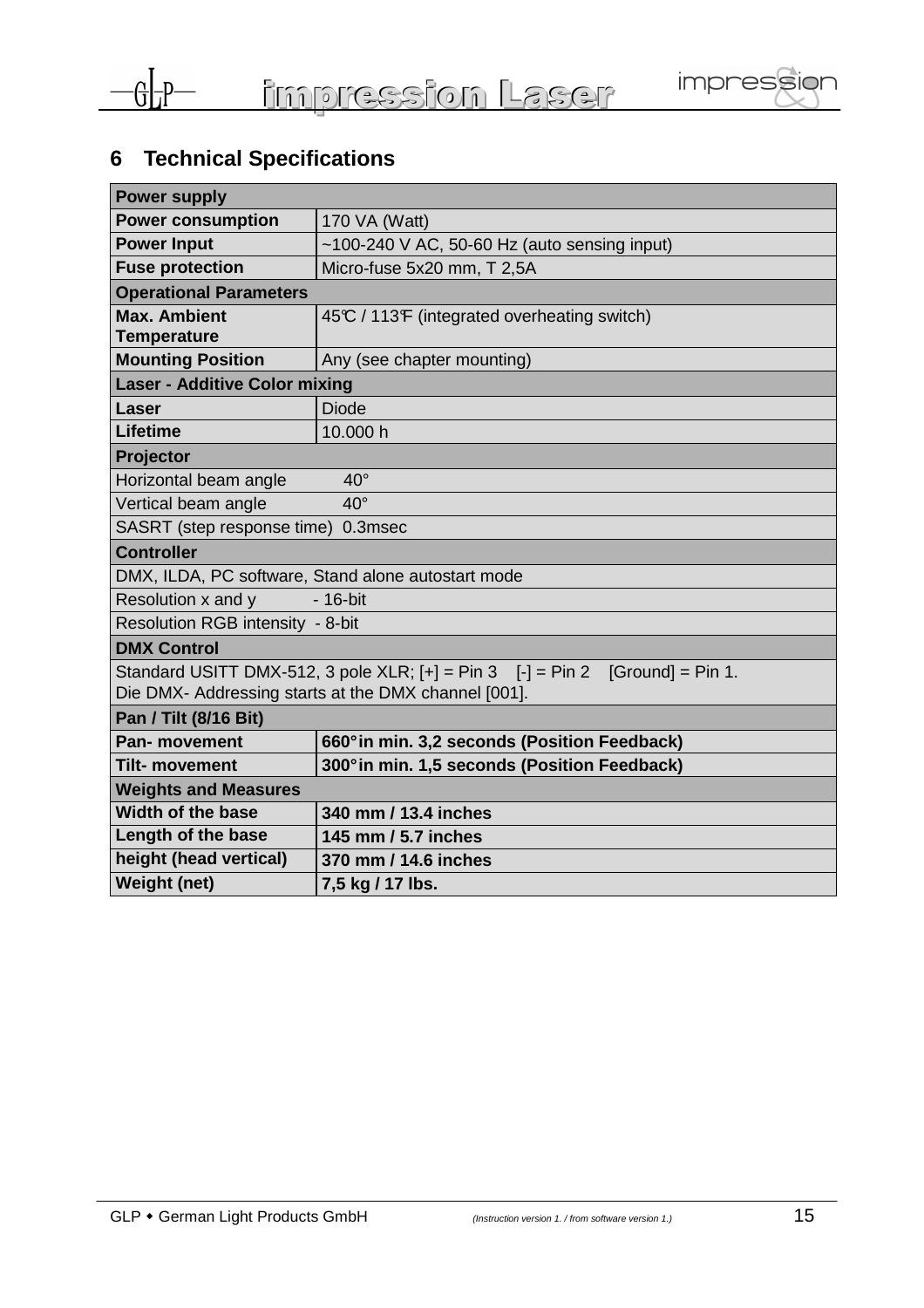

# 7 Index

| $\boldsymbol{B}$ |
|------------------|
|                  |
| $\overline{c}$   |
| $\overline{D}$   |
| E                |
| H                |
| $\overline{I}$   |
|                  |
| $\mathbf{L}$     |

| Mounting in sidewise Position 8                  |
|--------------------------------------------------|
| $\boldsymbol{N}$                                 |
| $\Omega$                                         |
| $\overline{P}$                                   |
| S                                                |
| $\overline{\tau}$<br>Technical Specifications 15 |
| $\boldsymbol{U}$                                 |
| $\overline{\mathsf{v}}$                          |
| W<br>Weights and Measures  15                    |